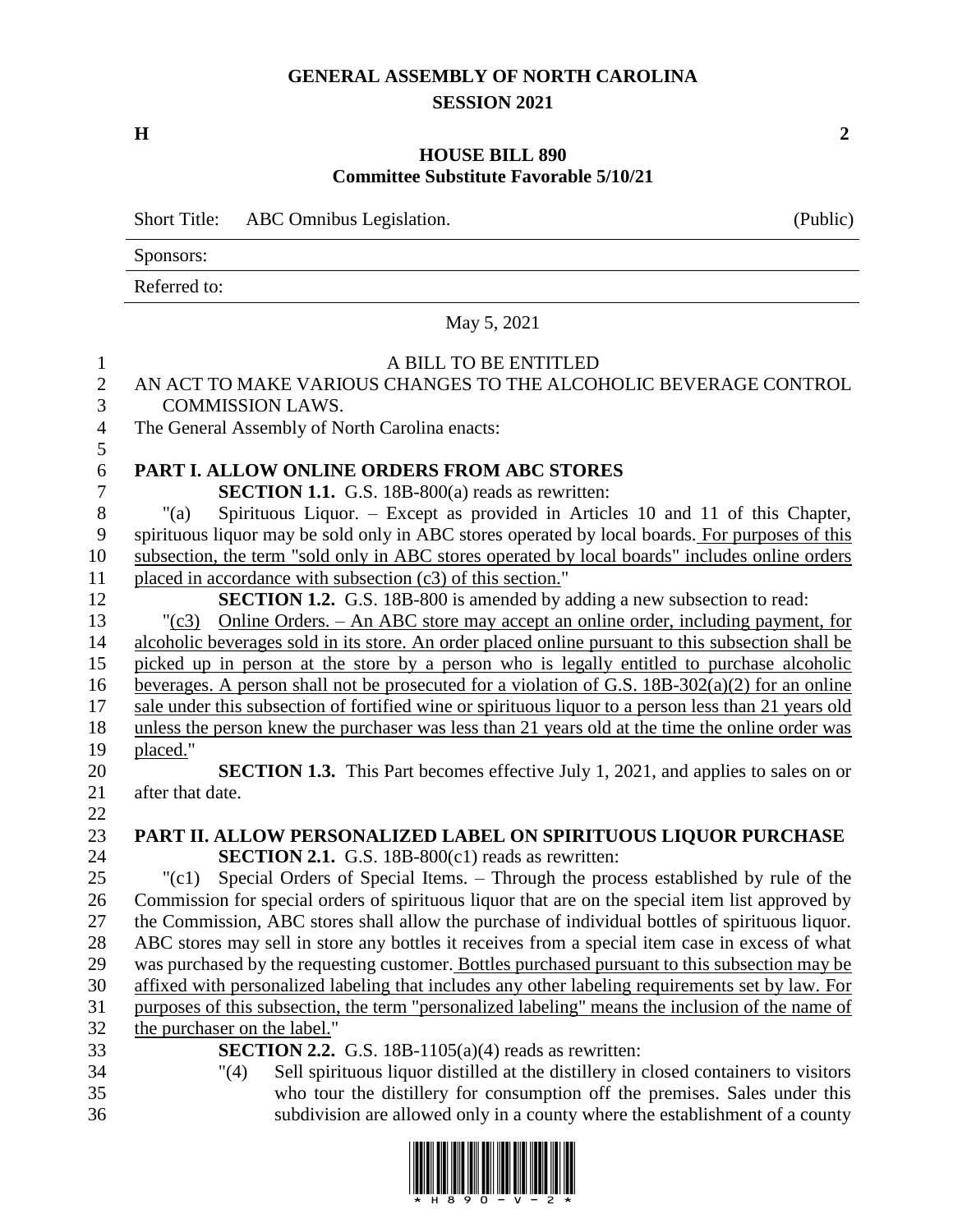| <b>General Assembly Of North Carolina</b>                                     |                                                            | <b>Session 2021</b>                                                                                                                                                                                                                                                                                                                                                                                                                                                                   |
|-------------------------------------------------------------------------------|------------------------------------------------------------|---------------------------------------------------------------------------------------------------------------------------------------------------------------------------------------------------------------------------------------------------------------------------------------------------------------------------------------------------------------------------------------------------------------------------------------------------------------------------------------|
|                                                                               |                                                            | or municipal ABC store has been approved pursuant to G.S. 18B-602(g) and<br>are subject to the time and day restrictions in G.S. 18B-802. Spirituous liquor<br>sold under this subdivision shall (i) be listed as a code item for sale in the<br>State, (ii) be sold at the price set by the Commission for the code item pursuant<br>to G.S. 18B-804(b), and (iii) have affixed to its bottle any labeling<br>requirements set by law. A bottle of spirituous liquor sold under this |
|                                                                               |                                                            | subdivision may have personalized labeling affixed to it that includes any<br>other labeling requirements set by law. For purposes of this subdivision, the<br>term "personalized labeling" means the inclusion of the name of the purchaser                                                                                                                                                                                                                                          |
| on the label."                                                                |                                                            |                                                                                                                                                                                                                                                                                                                                                                                                                                                                                       |
|                                                                               |                                                            | <b>SECTION 2.3.</b> This Part becomes effective July 1, 2021, and applies to spirituous                                                                                                                                                                                                                                                                                                                                                                                               |
| liquor sold on or after that date.                                            |                                                            |                                                                                                                                                                                                                                                                                                                                                                                                                                                                                       |
| PART III. PERMIT FOR ABC STORE TASTINGS/CLARIFICATION                         |                                                            |                                                                                                                                                                                                                                                                                                                                                                                                                                                                                       |
|                                                                               |                                                            | <b>SECTION 3.1.</b> G.S. 18B-1114.7(c) is amended by adding a new subdivision to read:                                                                                                                                                                                                                                                                                                                                                                                                |
| " $(1a)$                                                                      |                                                            | The permit shall be issued in the name of the business listed on the application                                                                                                                                                                                                                                                                                                                                                                                                      |
| for the permit."                                                              |                                                            | <b>SECTION 3.2.</b> This Part becomes effective July 1, 2021, and applies to permits                                                                                                                                                                                                                                                                                                                                                                                                  |
| issued on or after that date.                                                 |                                                            |                                                                                                                                                                                                                                                                                                                                                                                                                                                                                       |
|                                                                               |                                                            |                                                                                                                                                                                                                                                                                                                                                                                                                                                                                       |
|                                                                               |                                                            | PART IV. ELIMINATE THE REQUIREMENT ON THE TOWN OF CARY TO ISSUE                                                                                                                                                                                                                                                                                                                                                                                                                       |
| <b>ALCOHOLIC BEVERAGE LICENSES</b>                                            |                                                            |                                                                                                                                                                                                                                                                                                                                                                                                                                                                                       |
|                                                                               | <b>SECTION 4.1.</b> G.S. 105-113.70(a) reads as rewritten: |                                                                                                                                                                                                                                                                                                                                                                                                                                                                                       |
| "(a)                                                                          |                                                            | Issuance, Qualifications. – Each person who receives an ABC permit shall obtain the                                                                                                                                                                                                                                                                                                                                                                                                   |
|                                                                               |                                                            | corresponding local license, if any, under this Article. All local licenses are issued by the city or                                                                                                                                                                                                                                                                                                                                                                                 |
|                                                                               |                                                            | county where the establishment for which the license is sought is located. No documentation                                                                                                                                                                                                                                                                                                                                                                                           |
|                                                                               |                                                            | shall be required of the applicant except as provided in this section. Issuance of a required local                                                                                                                                                                                                                                                                                                                                                                                   |
|                                                                               |                                                            | license is mandatory if the applicant holds the corresponding ABC permit and provides all of the                                                                                                                                                                                                                                                                                                                                                                                      |
|                                                                               |                                                            | following: (i) a copy of the most recently completed State application form for an ABC permit                                                                                                                                                                                                                                                                                                                                                                                         |
|                                                                               |                                                            | exclusive of any attachments, (ii) the ABC permit for visual inspection, and (iii) payment of the                                                                                                                                                                                                                                                                                                                                                                                     |
|                                                                               |                                                            | prescribed tax. No local license may be issued under this Article until the applicant has received<br>from the ABC Commission the applicable permit for that activity, and no county license may be                                                                                                                                                                                                                                                                                   |
|                                                                               |                                                            | issued for an establishment located in a city in that county until the applicant has received from                                                                                                                                                                                                                                                                                                                                                                                    |
|                                                                               |                                                            | the city the applicable license for that activity-activity; provided, the city in that county has not                                                                                                                                                                                                                                                                                                                                                                                 |
| declined to require a license pursuant to G.S. 105-113.71(c)."                |                                                            |                                                                                                                                                                                                                                                                                                                                                                                                                                                                                       |
|                                                                               | SECTION 4.2. G.S. 105-113.71 reads as rewritten:           |                                                                                                                                                                                                                                                                                                                                                                                                                                                                                       |
| "\\$ 105-113.71. Local government may refuse to issue Nonissuance of license. |                                                            |                                                                                                                                                                                                                                                                                                                                                                                                                                                                                       |
| (a)                                                                           |                                                            | Refusal to Issue. – Notwithstanding G.S. 105-113.70, the governing board of a city                                                                                                                                                                                                                                                                                                                                                                                                    |
|                                                                               |                                                            | or county may refuse to issue a license if it finds that the applicant committed any act or permitted                                                                                                                                                                                                                                                                                                                                                                                 |
|                                                                               |                                                            | any activity in the preceding year that would be grounds for suspension or revocation of his                                                                                                                                                                                                                                                                                                                                                                                          |
|                                                                               |                                                            | permit under G.S. 18B-104. Before denying the license, the governing board shall give the                                                                                                                                                                                                                                                                                                                                                                                             |
|                                                                               |                                                            | applicant an opportunity to appear at a hearing before the board and to offer evidence. The                                                                                                                                                                                                                                                                                                                                                                                           |
|                                                                               |                                                            | applicant shall be given at least 10 days' notice of the hearing. At the conclusion of the hearing                                                                                                                                                                                                                                                                                                                                                                                    |
|                                                                               |                                                            | the board shall make written findings of fact based on the evidence at the hearing. The applicant                                                                                                                                                                                                                                                                                                                                                                                     |
|                                                                               |                                                            | may appeal the denial of a license to the superior court for that county, if notice of appeal is given                                                                                                                                                                                                                                                                                                                                                                                |
| within 10 days of the denial.                                                 |                                                            |                                                                                                                                                                                                                                                                                                                                                                                                                                                                                       |
| (b)                                                                           |                                                            | <b>Local Unfortified Wine Exceptions.</b> – The governing bodies of the following counties                                                                                                                                                                                                                                                                                                                                                                                            |
|                                                                               |                                                            | and cities in their discretion may decline to issue on-premises unfortified wine licenses: the                                                                                                                                                                                                                                                                                                                                                                                        |
|                                                                               |                                                            | counties of Alamance, Alexander, Ashe, Avery, Chatham, Clay, Duplin, Granville, Greene,<br>Haywood, Jackson, Macon, Madison, McDowell, Montgomery, Nash, Pender, Randolph,                                                                                                                                                                                                                                                                                                            |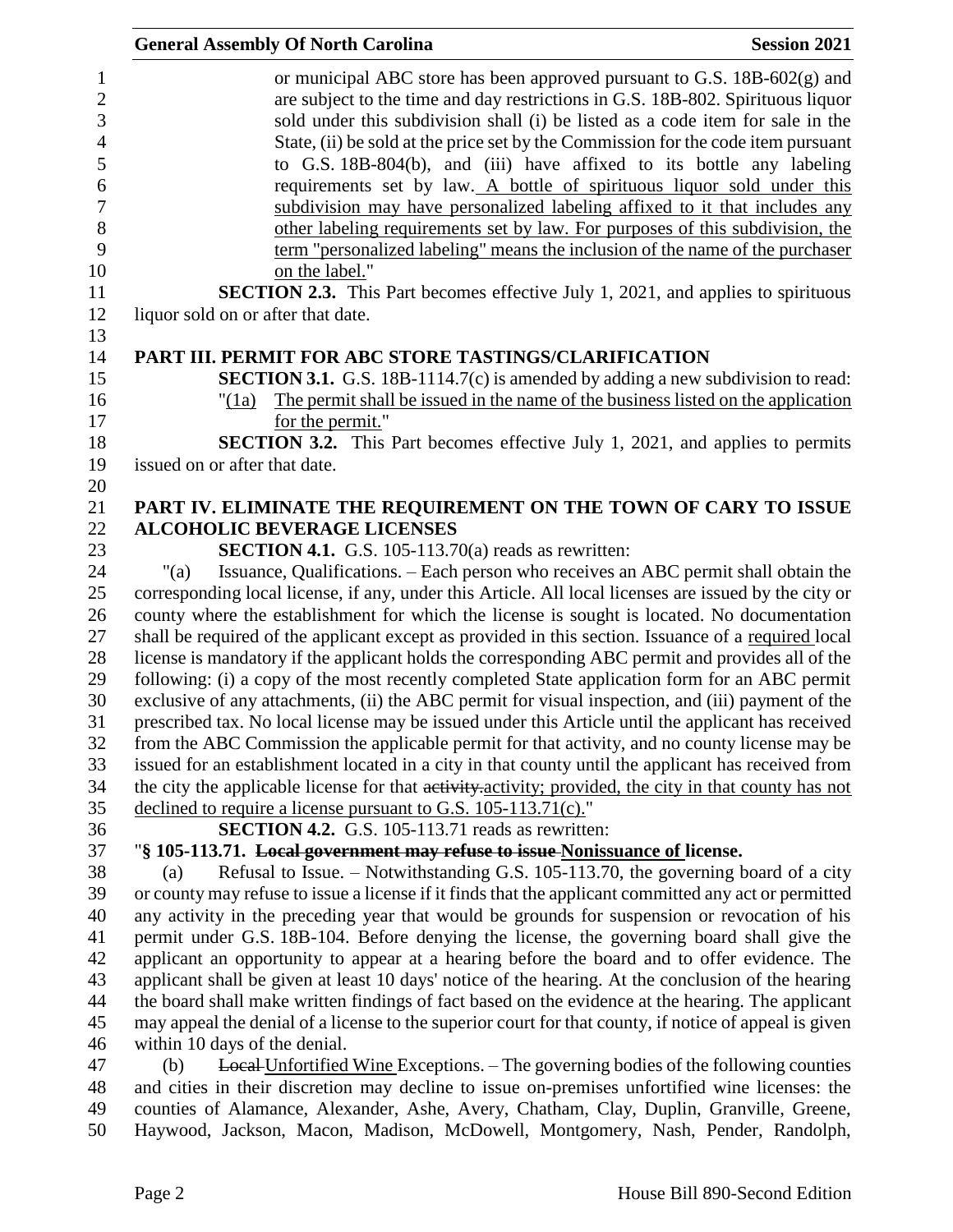|                |                                    | <b>General Assembly Of North Carolina</b>                                                               | <b>Session 2021</b>           |
|----------------|------------------------------------|---------------------------------------------------------------------------------------------------------|-------------------------------|
| 1              |                                    | Robeson, Sampson, Transylvania, Vance, Watauga, Wilkes, Yadkin; any city within any of those            |                               |
| $\mathbf{2}$   |                                    | counties; and the cities of Greensboro, Aulander, Pink Hill, and Zebulon.                               |                               |
| 3              | (c)                                | General Exception. – The governing bodies of the municipalities listed in this                          |                               |
| $\overline{4}$ |                                    | subsection may decline requiring a person who receives an ABC permit to obtain the                      |                               |
| 5              |                                    | corresponding local license from the municipality to engage in the activity authorized by the           |                               |
| 6              | ABC permit: the Town of Cary."     |                                                                                                         |                               |
| $\overline{7}$ |                                    | <b>SECTION 4.3.</b> G.S. 105-113.77(a) reads as rewritten:                                              |                               |
| $8\,$          | "(a)                               | License and Tax. $-$ A-Except in cities declining to require a license pursuant to                      |                               |
| 9              |                                    | G.S. 105-113.71(c), a person holding any of the following retail ABC permits for an                     |                               |
| 10             |                                    | establishment located in a city shall obtain from the city a city license for that activity. The annual |                               |
| 11             | tax for each license is as stated. |                                                                                                         |                               |
| 12             | <b>ABC</b> Permit                  |                                                                                                         | Tax for Corresponding License |
| 13             |                                    | On-premises malt beverage                                                                               | \$15.00                       |
| 14             |                                    | Off-premises malt beverage                                                                              | 5.00                          |
| 15             |                                    | On-premises unfortified wine,                                                                           |                               |
| 16             |                                    |                                                                                                         |                               |
| 17             |                                    | Off-premises unfortified wine,                                                                          |                               |
| 18             |                                    |                                                                                                         |                               |
| 19             |                                    | <b>SECTION 4.4.</b> This Part becomes effective July 1, 2021.                                           |                               |
| 20             |                                    |                                                                                                         |                               |
| 21             |                                    | PART V. ESTABLISH NORTH CAROLINA SPIRITUOUS LIQUOR ADVISORY                                             |                               |
| 22             | <b>COUNCIL</b>                     |                                                                                                         |                               |
| 23             |                                    | <b>SECTION 5.1.</b> Chapter 106 of the General Statutes is amended by adding a new                      |                               |
| 24             | Article to read:                   |                                                                                                         |                               |
| 25             |                                    | "Article 62B.                                                                                           |                               |
| 26             |                                    | "Spirituous Liquor Advisory Council.                                                                    |                               |
| 27             |                                    | "§ 106-755.3. North Carolina Spirituous Liquor Advisory Council established.                            |                               |
| 28             |                                    | The Commissioner shall appoint a North Carolina Spirituous Liquor Advisory Council                      |                               |
| 29             |                                    | (Council), to consist of individuals who have education or experience in the spirituous liquor          |                               |
| 30             |                                    | industry or in the field of tourism. The membership shall be comprised of members of the                |                               |
| 31             |                                    | spirituous liquor industry in North Carolina, at least one representative of the North Carolina         |                               |
| 32             |                                    | Restaurant and Lodging Association, and at least one representative of the ABC Commission,              |                               |
| 33             |                                    | and any other person selected by the Commissioner. Notwithstanding any other provision of law,          |                               |
| 34             |                                    | Council members shall receive no salary, per diem, subsistence, travel reimbursement, or other          |                               |
| 35             |                                    | stipend or reimbursement as a result of serving on the Council.                                         |                               |
| 36             |                                    | "§ 106-755.4. Powers and duties of the Council.                                                         |                               |
| 37             |                                    | The Council shall have all of the following powers and duties:                                          |                               |
| 38             | (1)                                | To identify and implement methods for improving North Carolina's rank as a                              |                               |
| 39             |                                    | spirituous liquor-producing State.                                                                      |                               |
| 40             | (2)                                | To assure orderly growth and development of North Carolina's spirituous                                 |                               |
| 41             |                                    | liquor industry.                                                                                        |                               |
| 42             | (3)                                | To increase public awareness of the quality of North Carolina spirituous                                |                               |
| 43             |                                    | liquor.                                                                                                 |                               |
| 44             | $\underline{(4)}$                  | <u>To coordinate the interaction of North Carolina's spirituous liquor industry</u>                     |                               |
| 45             |                                    | with other segments of the State's economy such as tourism, retail trade, and                           |                               |
| 46             |                                    | horticulture.                                                                                           |                               |
| 47             | (5)                                | To conduct methods of quality assurance of North Carolina's spirituous liquor                           |                               |
| 48             |                                    | industry to create a sound foundation for further growth.                                               |                               |
| 49             | (6)                                | To assist in the coordination of the activities of the various State agencies and                       |                               |
| 50             |                                    | other organizations contributing to the development of the spirituous liquor                            |                               |
| 51             |                                    | industry.                                                                                               |                               |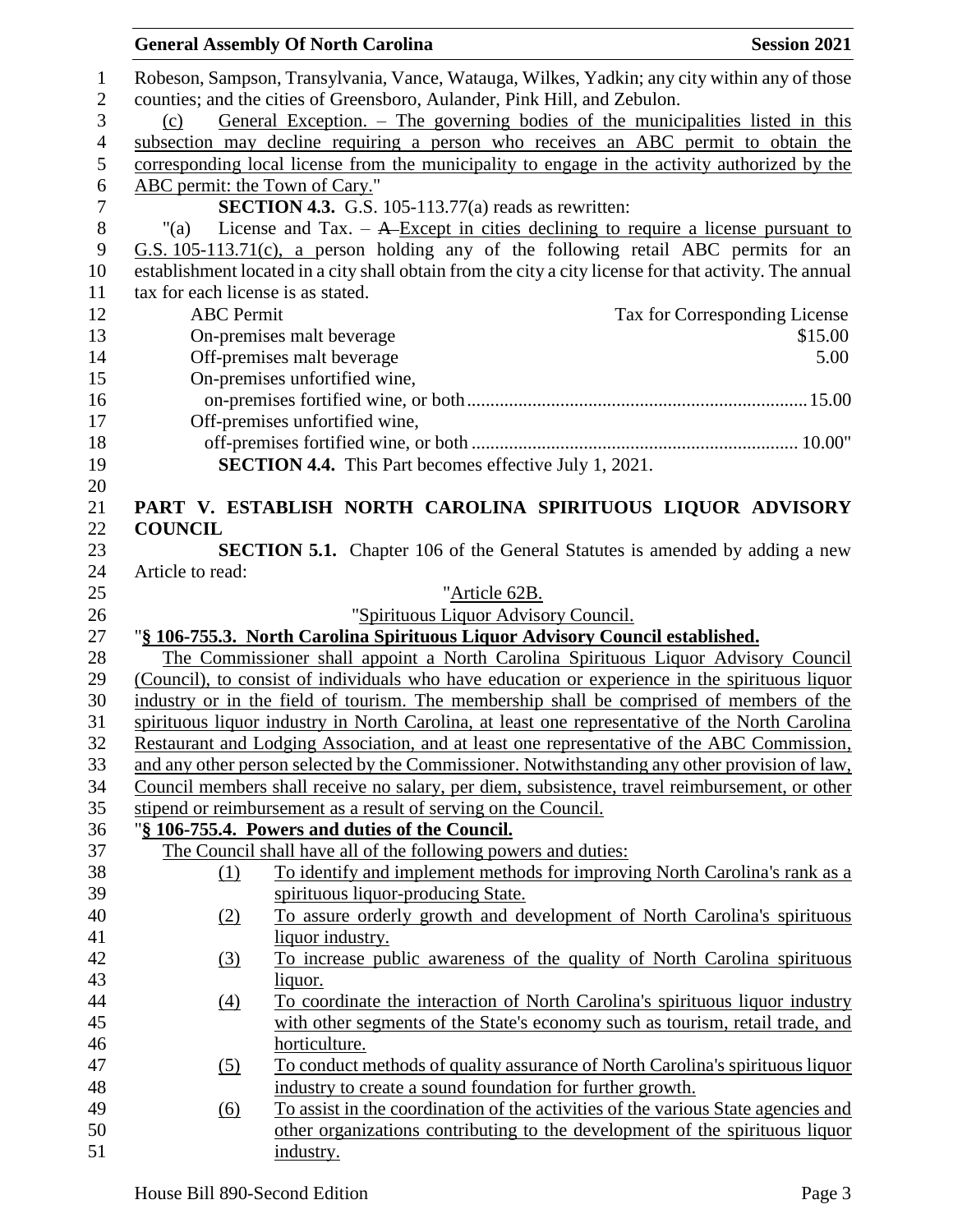|                  |                             | <b>General Assembly Of North Carolina</b><br><b>Session 2021</b>                                      |
|------------------|-----------------------------|-------------------------------------------------------------------------------------------------------|
| 1                | (7)                         | To enter into agreements with any local, State, or national organizations or                          |
| $\overline{c}$   |                             | agencies engaged in education for the purpose of disseminating information                            |
| 3                |                             | on spirituous liquor projects.                                                                        |
| $\overline{4}$   | (8)                         | To develop a plan that identifies problems and constraints of the spirituous                          |
| 5                |                             | liquor industry, proposes solutions to those problems, and delineates planning                        |
| 6                |                             | mechanisms for the orderly growth of the industry.                                                    |
| $\boldsymbol{7}$ | (9)                         | advice<br>and<br>recommendations,<br>including<br>render<br>legislative<br>To                         |
| 8                |                             | recommendations, to the Commissioner regarding all of the above powers and                            |
| 9                |                             | duties."                                                                                              |
| 10               |                             | <b>SECTION 5.2.</b> The Commissioner shall make initial appointments to the North                     |
| 11               |                             | Carolina Spirituous Liquor Advisory Council established under G.S. 106-755.3, as enacted by           |
| 12               |                             | Section 5.1 of this act, no later than September 1, 2021.                                             |
| 13               |                             | <b>SECTION 5.3.</b> Section 5.1 of this Part becomes effective September 1, 2021. The                 |
| 14               |                             | remainder of this Part is effective when it becomes law.                                              |
| 15               |                             |                                                                                                       |
| 16               |                             | PART VI. WINERY AND DISTILLERY LAW REVISIONS                                                          |
| 17               |                             | <b>SECTION 6.1.(a)</b> G.S. 18B-1105(a)(4), as amended by Section 2.2 of this act, reads              |
| 18               | as rewritten:               |                                                                                                       |
| 19               | "(4)                        | Sell spirituous liquor distilled at the distillery in closed containers to visitors                   |
| 20               |                             | who tour the distillery for consumption off the premises. Sales under this                            |
| 21               |                             | subdivision are allowed only in a county where the establishment of a county                          |
| 22               |                             | or municipal ABC store has been approved pursuant to G.S. 18B-602(g) and                              |
| 23               |                             | are subject to the time and day restrictions in G.S. 18B 802. G.S. 18B-1004.                          |
| 24               |                             | Spirituous liquor sold under this subdivision shall (i) be listed as a code item                      |
| 25               |                             | for sale in the State, (ii) be sold at the price set by the Commission for the                        |
| 26               |                             | code item pursuant to G.S. 18B-804(b), and (iii) have affixed to its bottle any                       |
| 27               |                             | labeling requirements set by law. A bottle of spirituous liquor sold under this                       |
| 28               |                             | subdivision may have personalized labeling affixed to it that includes any                            |
| 29<br>30         |                             | other labeling requirements set by law. For purposes of this subdivision, the                         |
| 31               |                             | term "personalized labeling" means the inclusion of the name of the purchaser<br>on the label."       |
| 32               |                             | <b>SECTION 6.1.(b)</b> This section becomes effective July 1, 2021, and applies to sales              |
| 33               | on or after that date.      |                                                                                                       |
| 34               |                             | <b>SECTION 6.2.(a)</b> G.S. 18B-1114.7 reads as rewritten:                                            |
| 35               |                             | "§ 18B-1114.7. Authorization of spirituous liquor special event permit.                               |
| 36               | (a)                         | Authorization. – The holder of a supplier representative permit, brokerage                            |
| 37               |                             | representative permit, or distillery permit issued under G.S. 18B-1105 may obtain a spirituous        |
| 38               |                             | liquor special event permit allowing the permittee to give free tastings of its spirituous liquors at |
| 39               |                             | ABC stores where the local board has approved the tasting, trade shows, conventions, shopping         |
| 40               |                             | malls, street festivals, holiday festivals, agricultural festivals, farmers markets, balloon races,   |
| 41               |                             | local fund-raisers, and other similar events approved by the Commission. Additionally, the holder     |
| 42               |                             | of a supplier representative permit, brokerage representative permit, or distillery permit issued     |
| 43               |                             | under G.S. 18B-1105 may obtain a spirituous liquor special event permit allowing the permittee        |
| 44               |                             | to sell mixed beverages containing its spirituous liquor or sell its spirituous liquor in closed      |
| 45               |                             | containers at trade shows, conventions, shopping malls, street festivals, holiday festivals,          |
| 46               |                             | agricultural festivals, farmers markets, balloon races, local fund-raisers, and other similar events  |
| 47               | approved by the Commission. |                                                                                                       |
| 48               | (b)                         | General Limitations. – Except as otherwise provided in subsection (c) of this section,                |
| 49               |                             | any consumer tasting is subject to the following limitations:                                         |
| 50               | (1)                         | The permit holder or the permit holder's authorized agent shall conduct the                           |
| 51               |                             | consumer tasting event and the permit holder shall be solely responsible for                          |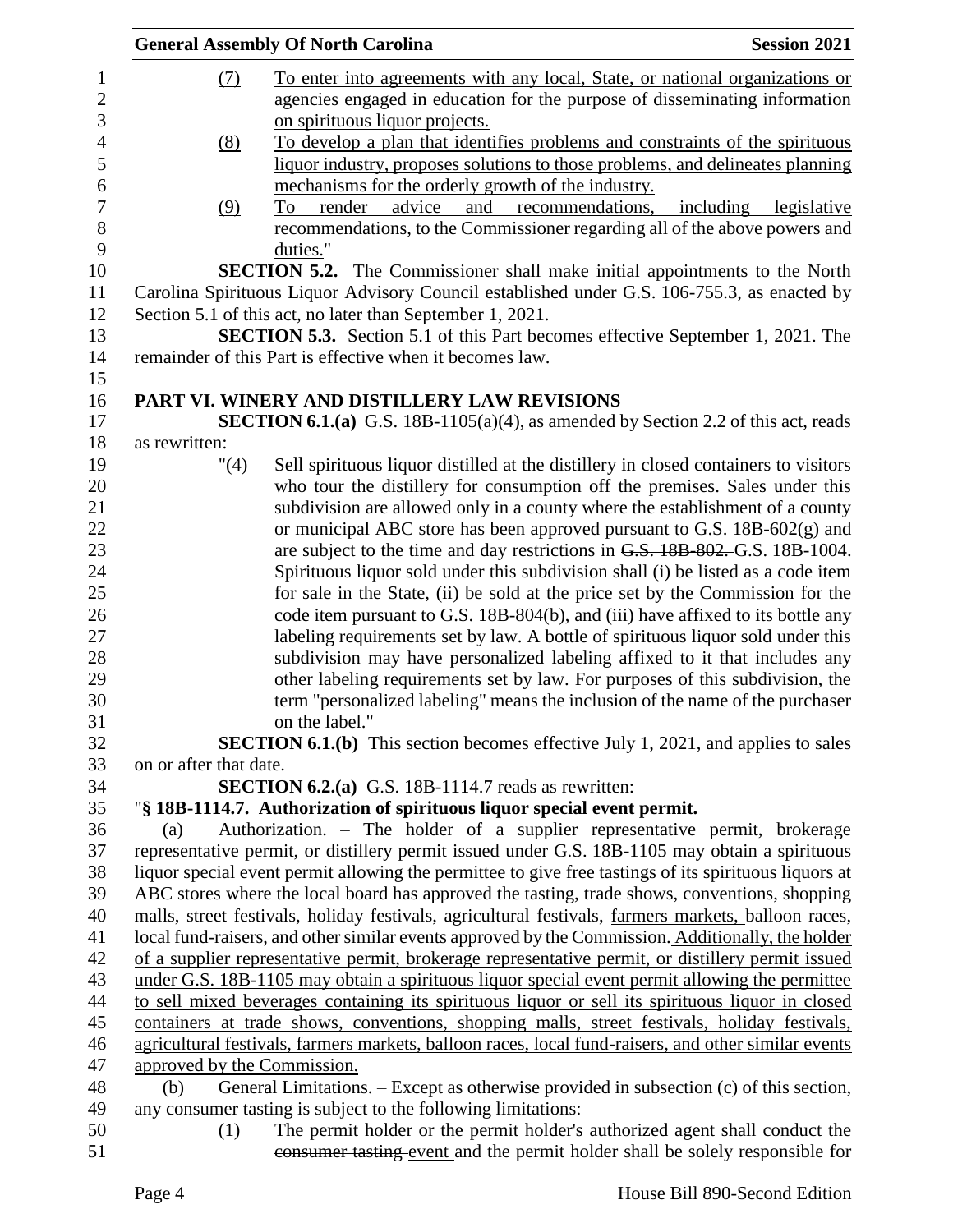|                             | <b>General Assembly Of North Carolina</b>                                                                                                                      | <b>Session 2021</b> |
|-----------------------------|----------------------------------------------------------------------------------------------------------------------------------------------------------------|---------------------|
|                             | any violations of this Chapter occurring in connection with the consumer                                                                                       |                     |
|                             | tasting.event.                                                                                                                                                 |                     |
| (2)                         | The spirituous liquor shall be poured only by either (i) the permit holder                                                                                     |                     |
|                             | conducting the consumer tasting or (ii) an employee or authorized agent of the                                                                                 |                     |
|                             | permit holder conducting the consumer tasting who is at least 21 years of age.                                                                                 |                     |
| (3)                         | Each consumer shall be limited to one tasting sample containing 0.25 ounces                                                                                    |                     |
|                             | of any product made available for sampling at the consumer tasting, and the                                                                                    |                     |
|                             | total amount of the tasting samples offered to and consumed by each consumer                                                                                   |                     |
|                             | shall not exceed 1.0 ounce of spirituous liquor in any calendar day. The                                                                                       |                     |
|                             | limitation set forth in this subdivision does not apply to the sale of spirituous                                                                              |                     |
|                             | liquor in closed containers or mixed beverages.                                                                                                                |                     |
| (4)                         | The permit holder shall not sell its spirituous liquor to, offer tasting samples                                                                               |                     |
|                             | to, or allow consumption of tasting samples by, any consumer who is visibly                                                                                    |                     |
|                             | intoxicated.                                                                                                                                                   |                     |
| (5)                         | The permit holder shall not sell its spirituous liquor to, offer tasting samples                                                                               |                     |
|                             | to, or allow consumption of tasting samples by, any consumer under the legal                                                                                   |                     |
|                             | age for consuming spirituous liquor. The person pouring the spirituous liquor                                                                                  |                     |
|                             | shall be responsible for verifying the age of the consumer being served by                                                                                     |                     |
|                             | checking the identification of the consumer.                                                                                                                   |                     |
| (6)                         | The permit holder shall not charge a consumer for any tasting sample. The<br>limitation in this subdivision does not apply to the sale of spirituous liquor in |                     |
|                             | closed containers or mixed beverages.                                                                                                                          |                     |
| (7)                         | Repealed by Session Laws 2019-182, s. 6(a), effective September 1, 2019.                                                                                       |                     |
|                             | A consumer tasting shall not be allowed unless the venue is located in a                                                                                       |                     |
| (8)                         | jurisdiction that has approved the sale of mixed beverages.                                                                                                    |                     |
| (9)                         | The permit holder may provide point-of-sale advertising materials and                                                                                          |                     |
|                             | advertising specialties and may sell branded merchandise such as glassware,                                                                                    |                     |
|                             | cups, signs, t-shirts, hats, and other apparel to consumers at the consumer                                                                                    |                     |
|                             | tasting.                                                                                                                                                       |                     |
| (10)                        | The permit holder shall maintain for a period of at least one year a record of                                                                                 |                     |
|                             | each consumer tasting conducted. The record shall include the date of the                                                                                      |                     |
|                             | consumer tasting, the time of the consumer tasting, an identification of the                                                                                   |                     |
|                             | venue at which the consumer tasting was held, an identification of the                                                                                         |                     |
|                             | spirituous liquor that was provided for tasting at the consumer tasting, and the                                                                               |                     |
|                             | name of any person who poured spirituous liquor at the consumer tasting. The                                                                                   |                     |
|                             | permit holder shall allow the ABC Commission to inspect those records at any                                                                                   |                     |
|                             | time.                                                                                                                                                          |                     |
| $\ldots$ "                  |                                                                                                                                                                |                     |
|                             | <b>SECTION 6.2.(b)</b> G.S. 18B-1105(a)(5) reads as rewritten:                                                                                                 |                     |
| "(5)                        | Conduct consumer tastings and sell only spirituous liquor distilled or                                                                                         |                     |
|                             | produced at the distillery in accordance with G.S. 18B-1114.7."                                                                                                |                     |
|                             | <b>SECTION 6.2.(c)</b> This section becomes effective July 1, 2021, and applies to events                                                                      |                     |
| held on or after that date. |                                                                                                                                                                |                     |
|                             | <b>SECTION 6.3.(a)</b> G.S. 130A-247 reads as rewritten:                                                                                                       |                     |
| "§ 130A-247. Definitions.   |                                                                                                                                                                |                     |
|                             | The following definitions shall apply throughout this Part:                                                                                                    |                     |
| .                           |                                                                                                                                                                |                     |
| (11)                        | "Distillery" means an establishment licensed under G.S. 18B-1105 that is not                                                                                   |                     |
|                             | engaged in the preparation of food on the premises. For purposes of this                                                                                       |                     |
|                             | subdivision, the term "food" does not include beverages.                                                                                                       |                     |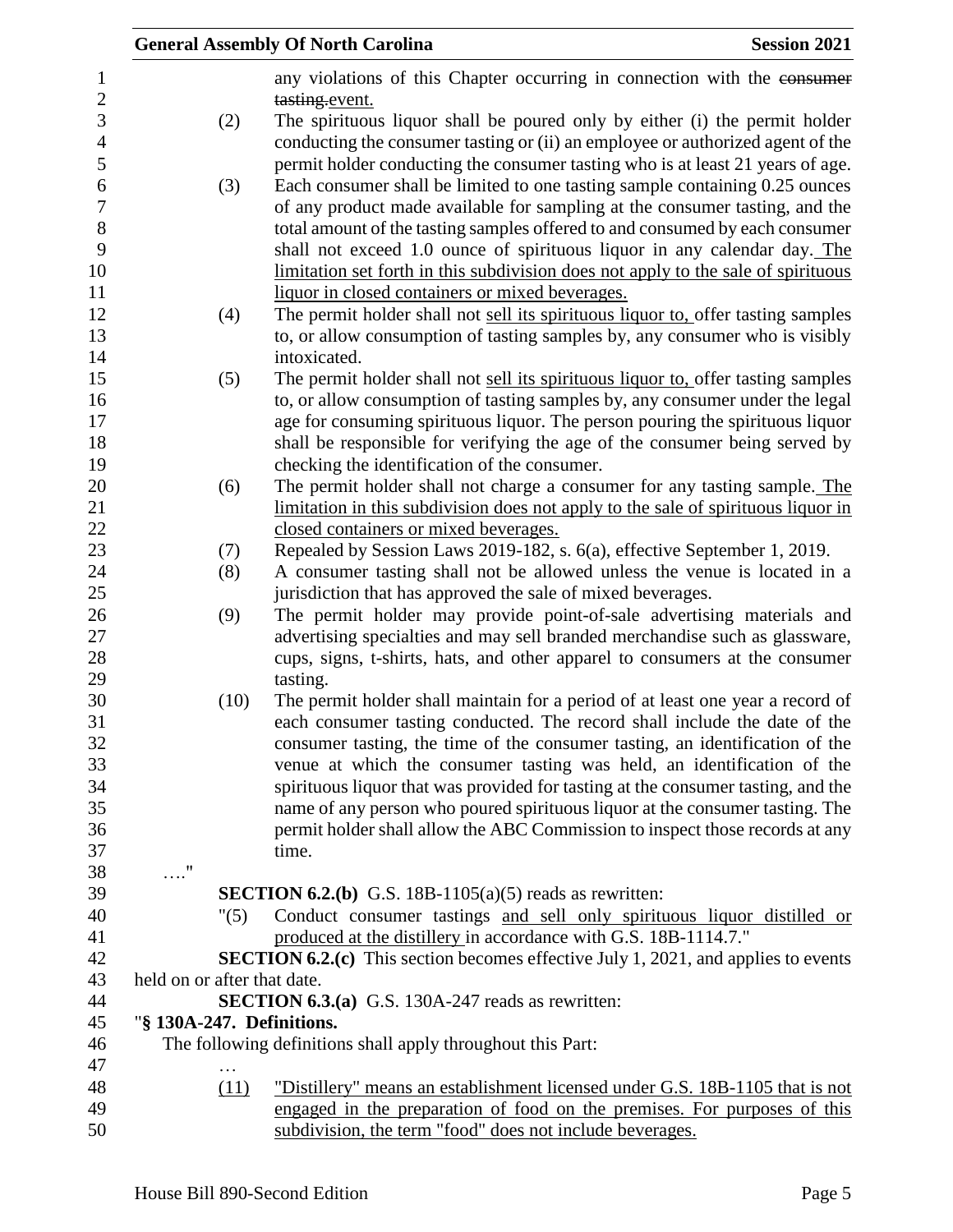|                | <b>General Assembly Of North Carolina</b><br><b>Session 2021</b>                                                                                                                                          |
|----------------|-----------------------------------------------------------------------------------------------------------------------------------------------------------------------------------------------------------|
| 1              | (12)<br>"Winery" means an establishment licensed under G.S. 18B-1101 or                                                                                                                                   |
| $\overline{c}$ | G.S. 18B-1102 that is not engaged in the preparation of food on the premises.                                                                                                                             |
| 3              | For purposes of this subdivision, the term "food" does not include beverages."                                                                                                                            |
| $\overline{4}$ | <b>SECTION 6.3.(b)</b> G.S. 130A-248(a) reads as rewritten:                                                                                                                                               |
| $\mathfrak s$  | For the protection of the public health, the Commission shall adopt rules governing<br>"(a)                                                                                                               |
| 6              | the sanitation of establishments that prepare or serve drink or food for pay and establishments                                                                                                           |
| $\tau$         | that prepare and sell meat food products or poultry products. However, any establishment that                                                                                                             |
| $8\,$          | prepares or serves food or drink to the public, regardless of pay, shall be subject to the provisions                                                                                                     |
| 9              | of this Article if the establishment that prepares or serves food or drink holds an ABC permit, as                                                                                                        |
| 10             | defined in G.S. 18B-101, meets any of the definitions in G.S. 18B-1000, and does not meet the                                                                                                             |
| 11             | definition of a brewery as provided in G.S. 130A-247(10) or a private bar as provided in                                                                                                                  |
| 12             | G.S. 130A-247(1b) or a private club as provided in G.S. 130A-247(2) set forth in G.S. 130A-247                                                                                                            |
| 13             | for a brewery, distillery, private bar, private club, or winery."                                                                                                                                         |
|                | <b>SECTION 6.3.(c)</b> G.S. 130A-250 reads as rewritten:                                                                                                                                                  |
| 14<br>15       | "§ 130A-250. Exemptions.                                                                                                                                                                                  |
| 16             | The following shall be exempt from this Part:                                                                                                                                                             |
| 17             |                                                                                                                                                                                                           |
| 18             | A distillery as defined in G.S. 130A-247(11).<br>(18)                                                                                                                                                     |
| 19             | A winery as defined in G.S. $130A-247(12)$ ."<br>(19)                                                                                                                                                     |
| 20             | <b>SECTION 6.3.(d)</b> Penalties imposed and fees charged before the effective date of                                                                                                                    |
| 21             | this section are not abated or affected by this section, and the statutes that would be applicable                                                                                                        |
| 22             | but for this section remain applicable to those penalties and fees.                                                                                                                                       |
| 23             | <b>SECTION 6.3.(e)</b> The Revisor of Statutes is authorized to alphabetize, number, and                                                                                                                  |
| 24             | renumber the definitions listed in G.S. 130A-247, as amended by subsection (a) of this section,                                                                                                           |
| 25             | to ensure that all the definitions are listed in alphabetical order and numbered accordingly.                                                                                                             |
| 26             | <b>SECTION 6.3.(f)</b> This section becomes effective September 1, 2021.                                                                                                                                  |
|                | <b>SECTION 6.4.(a)</b> G.S. 18B-1100 reads as rewritten:                                                                                                                                                  |
| 27<br>28       | "§ 18B-1100. Commercial permits.                                                                                                                                                                          |
| 29             | The Commission may issue the following commercial permits:                                                                                                                                                |
| 30             |                                                                                                                                                                                                           |
| 31             | Spirituous liquor special event permit."<br>(21)                                                                                                                                                          |
|                | SECTION 6.4.(b) This section becomes effective May 1, 2022, and applies to                                                                                                                                |
| 32<br>33       | permits issued or renewed on or after that date.                                                                                                                                                          |
| 34             |                                                                                                                                                                                                           |
| 35             | PART VII. EXPAND ALLOWABLE GROWLER SIZE                                                                                                                                                                   |
|                | <b>SECTION 7.1.(a)</b> Rule. – For purposes of this section and its implementation,                                                                                                                       |
| 36<br>37       | "Growler Rule" means 14B NCAC 15C .0307 (Growlers).                                                                                                                                                       |
| 38             | <b>SECTION 7.1.(b)</b> Growler Rule. – Until the effective date of the revised permanent                                                                                                                  |
| 39             | rule that the ABC Commission is required to adopt pursuant to subsection (d) of this section, the                                                                                                         |
|                | Commission shall implement the Growler Rule as provided in subsection (c) of this section.                                                                                                                |
| 40<br>41       | <b>SECTION 7.1.(c)</b> Implementation. $-$ Notwithstanding subsection (a) of 14B NCAC                                                                                                                     |
|                |                                                                                                                                                                                                           |
| 42<br>43       | 15C .0307, a "growler" shall be defined as a rigid glass, ceramic, plastic, aluminum, or stainless<br>steel container with a closure or cap with a secure sealing that is no larger than 4 liters (1.0567 |
| 44             | gallons) into which a malt beverage or unfortified wine is prefilled, filled, or refilled for                                                                                                             |
| 45             | off-premises consumption.                                                                                                                                                                                 |
|                |                                                                                                                                                                                                           |
| 46<br>47       | <b>SECTION 7.1.(d)</b> Additional Rulemaking Authority. – The Commission shall adopt                                                                                                                      |
| 48             | a rule to amend the Growler Rule consistent with subsection (c) of this section. Notwithstanding                                                                                                          |
|                | G.S. 150B-19(4), the rule adopted by the Commission pursuant to this section shall be                                                                                                                     |
| 49             | substantively identical to the provisions of subsection (c) of this section. Rules adopted pursuant                                                                                                       |
| 50             | to this section are not subject to Part 3 of Article 2A of Chapter 150B of the General Statutes.                                                                                                          |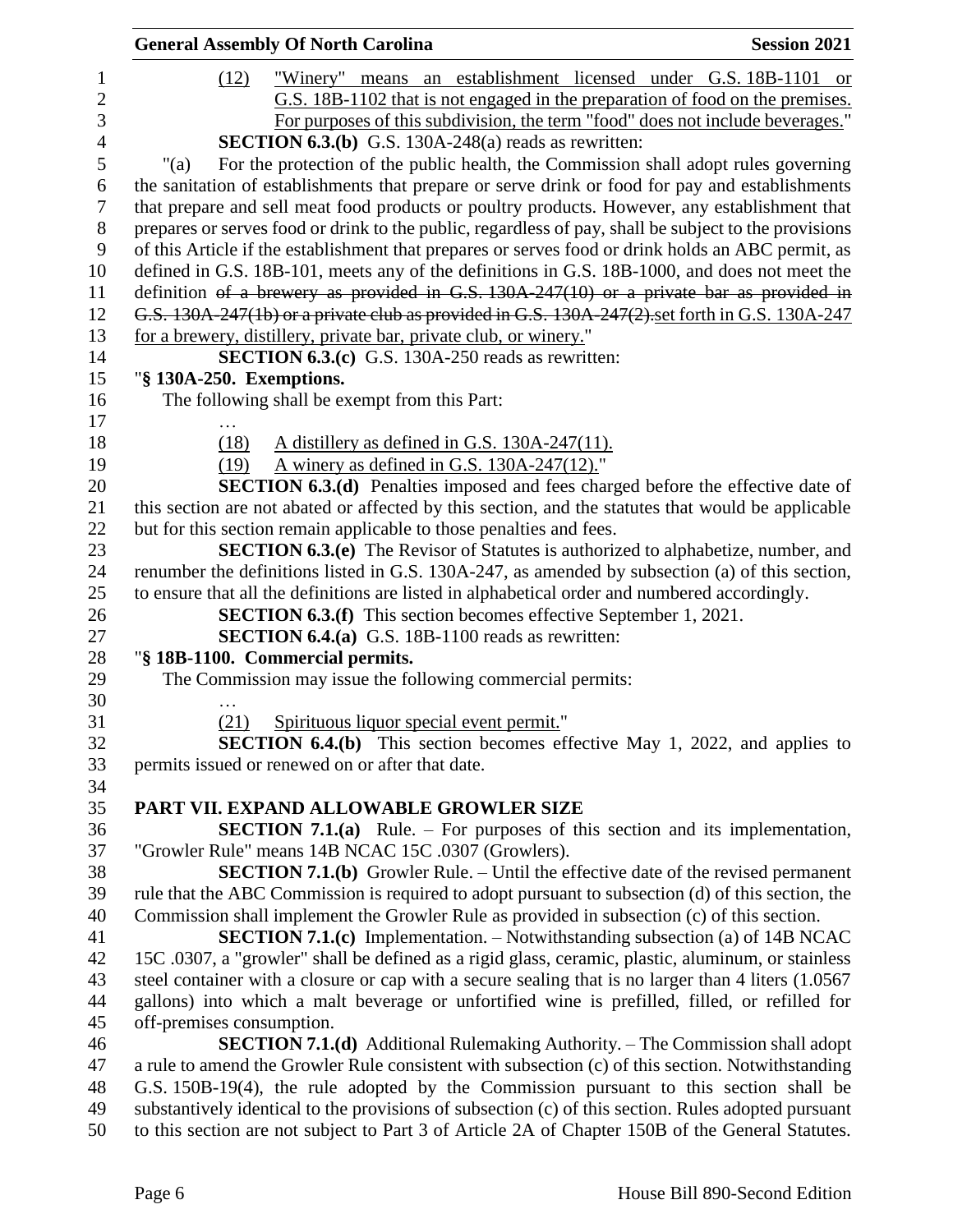## **General Assembly Of North Carolina Session 2021**

 Rules adopted pursuant to this section shall become effective as provided in G.S. 150B-21.3(b1), as though 10 or more written objections had been received as provided in G.S. 150B-21.3(b2). **SECTION 7.1.(e)** Effective Date. – This Part is effective when it becomes law. Section 7.1(c) of this Part expires on the date that the rule adopted pursuant to Section 7.1(d) of this Part becomes effective.

- 
- **PART VIII. REVISE TERMINOLOGY**

**SECTION 8.1.** G.S. 18B-800 reads as rewritten:

"**§ 18B-800. Sale of alcoholic beverages in ABC stores.**

- … (c2) Orders of Eligible Distillery Products by Mixed Beverages Permittees. – A local board shall fulfill an order by a mixed beverages permittee for individual bottles or cases of spirituous liquor produced by an eligible distillery that are listed as a regular code item for sale in the State. If a local board cannot fulfill an order of a mixed beverages permittee for individual bottles or cases of spirituous liquor produced by an eligible distillery that are listed as a regular code item for sale in the State because the product ordered is not in the local board's stock inventory or the order cannot otherwise be fulfilled within the time period requested by the permittee, the local board shall notify the Commission within 48 hours of the request for the order and request authorization for direct shipment. The Commission shall then determine if the eligible distillery desires to directly ship the ordered product directly to the local board, and if so the Commission shall authorize the eligible distillery to ship the spirituous liquor ordered to the local board for the fulfillment of the mixed beverages permittee's order. Merchandise authorized to be shipped by direct shipment under this subsection shall be consigned by the State ABC warehouse to the distiller's account in care of the local board. The local board shall acknowledge receipt of the merchandise on the shipping documents and forward them to the State ABC warehouse for processing through the accounting system as though the merchandise were shipped from the State ABC warehouse. As used in this subsection, an "eligible distillery" is a distillery (i) that sells, to consumers at the distillery, to exporters, to local boards, and to private or public agencies or establishments of other states or nations, fewer than 10,000 proof gallons of in-house brand spirituous liquors distilled or produced and manufactured by it at the permit holder's distillery per year, and (ii) that is either the holder of a distillery permit pursuant to G.S. 18B-1105 or is a business located outside the State that is licensed or permitted to manufacture spirituous liquor in the jurisdiction where the business is located and whose products are lawfully sold in this State.
- …
- (e) Each ABC store shall display spirits which are distilled or produced in North Carolina in an area dedicated solely to North Carolina products."
- 
- 
- **SECTION 8.2.** G.S. 18B-1001(19)e. reads as rewritten:
- "e. The spirituous liquor used in the consumer tasting event shall be distilled or produced at the distillery where the event is being held by the permit holder conducting the event."
- **SECTION 8.3.** G.S. 18B-1105(a)(4), as amended by Sections 2.2 and 6.1 of this act, reads as rewritten:

 "(4) Sell spirituous liquor distilled or produced at the distillery in closed containers to visitors who tour the distillery for consumption off the premises. Sales under this subdivision are allowed only in a county where the establishment of a county or municipal ABC store has been approved pursuant to G.S. 18B-602(g). Spirituous liquor sold under this subdivision shall (i) be listed as a code item for sale in the State, (ii) be sold at the price set by the Commission for the code item pursuant to G.S. 18B-804(b), and (iii) have affixed to its bottle any labeling requirements set by law. A bottle of spirituous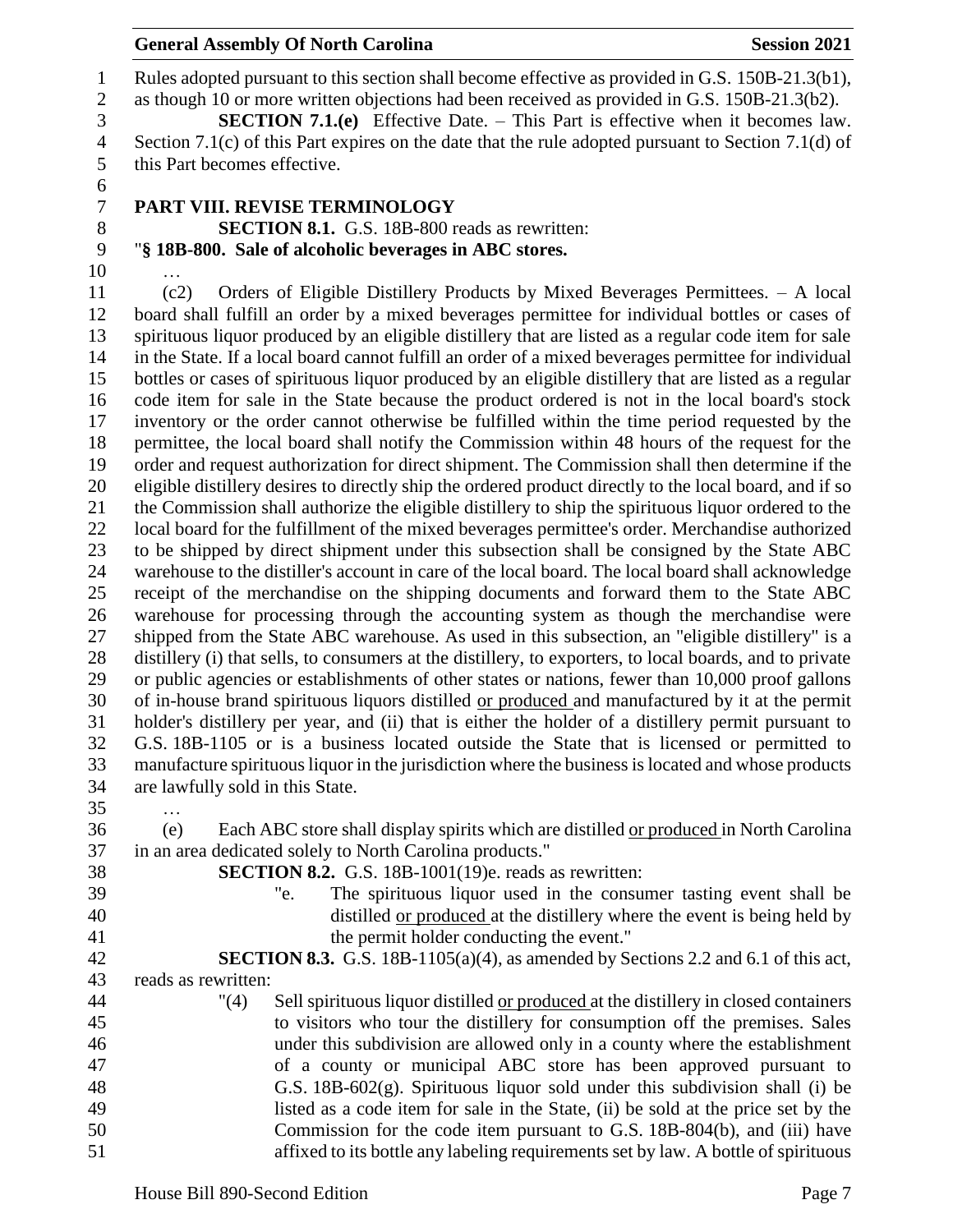|                               | <b>General Assembly Of North Carolina</b>                                                                                                                                                                                                                                                                                                                                                                                                                                                                                                                                                                                                                                                                                                                                                                                                                                                                                                                                                                                                                                                             | <b>Session 2021</b> |
|-------------------------------|-------------------------------------------------------------------------------------------------------------------------------------------------------------------------------------------------------------------------------------------------------------------------------------------------------------------------------------------------------------------------------------------------------------------------------------------------------------------------------------------------------------------------------------------------------------------------------------------------------------------------------------------------------------------------------------------------------------------------------------------------------------------------------------------------------------------------------------------------------------------------------------------------------------------------------------------------------------------------------------------------------------------------------------------------------------------------------------------------------|---------------------|
|                               | liquor sold under this subdivision may have personalized labeling affixed to<br>it that includes any other labeling requirements set by law. For purposes of<br>this subdivision, the term "personalized labeling" means the inclusion of the<br>name of the purchaser on the label."<br><b>SECTION 8.4.</b> This Part becomes effective July 1, 2021.                                                                                                                                                                                                                                                                                                                                                                                                                                                                                                                                                                                                                                                                                                                                                |                     |
|                               |                                                                                                                                                                                                                                                                                                                                                                                                                                                                                                                                                                                                                                                                                                                                                                                                                                                                                                                                                                                                                                                                                                       |                     |
|                               | PART IX. DISTILLERIES/REMOVE TOUR REQUIREMENT FOR SALE OF BOTTLE<br>OF SPIRITUOUS LIQUOR FOR OFF-PREMISES CONSUMPTION                                                                                                                                                                                                                                                                                                                                                                                                                                                                                                                                                                                                                                                                                                                                                                                                                                                                                                                                                                                 |                     |
|                               | <b>SECTION 9.1.</b> G.S. 18B-1105(a)(4), as amended by Sections 2.2, 6.1, and 8.3 of                                                                                                                                                                                                                                                                                                                                                                                                                                                                                                                                                                                                                                                                                                                                                                                                                                                                                                                                                                                                                  |                     |
| this act, reads as rewritten: |                                                                                                                                                                                                                                                                                                                                                                                                                                                                                                                                                                                                                                                                                                                                                                                                                                                                                                                                                                                                                                                                                                       |                     |
| "(4)                          | Sell spirituous liquor distilled or produced at the distillery in closed containers<br>to visitors who tour the distillery for consumption off the premises. The<br>length, content, and other parameters of the tour shall be at the discretion of<br>the distillery, and the distillery shall not be required to maintain records related<br>to tours. Sales under this subdivision are allowed only in a county where the<br>establishment of a county or municipal ABC store has been approved pursuant<br>to G.S. 18B-602(g). Spirituous liquor sold under this subdivision shall (i) be<br>listed as a code item for sale in the State, (ii) be sold at the price set by the<br>Commission for the code item pursuant to G.S. 18B-804(b), and (iii) have<br>affixed to its bottle any labeling requirements set by law. A bottle of spirituous<br>liquor sold under this subdivision may have personalized labeling affixed to<br>it that includes any other labeling requirements set by law. For purposes of<br>this subdivision, the term "personalized labeling" means the inclusion of the |                     |
|                               | name of the purchaser on the label."                                                                                                                                                                                                                                                                                                                                                                                                                                                                                                                                                                                                                                                                                                                                                                                                                                                                                                                                                                                                                                                                  |                     |
|                               | <b>SECTION 9.2.</b> This Part becomes effective July 1, 2021, and applies to sales made                                                                                                                                                                                                                                                                                                                                                                                                                                                                                                                                                                                                                                                                                                                                                                                                                                                                                                                                                                                                               |                     |
| on or after that date.        |                                                                                                                                                                                                                                                                                                                                                                                                                                                                                                                                                                                                                                                                                                                                                                                                                                                                                                                                                                                                                                                                                                       |                     |
|                               | PART X. ALLOW DISTILLERIES TO SELL SPIRITUOUS LIQUOR PRODUCED BY<br>THE DISTILLER DIRECTLY TO CONSUMERS IN OTHER STATES<br><b>SECTION 10.1.</b> G.S. 18B-1105(a)(2) reads as rewritten:                                                                                                                                                                                                                                                                                                                                                                                                                                                                                                                                                                                                                                                                                                                                                                                                                                                                                                               |                     |
| "(2)                          | Sell, deliver and ship spirituous liquor in closed containers at wholesale to $(i)$                                                                                                                                                                                                                                                                                                                                                                                                                                                                                                                                                                                                                                                                                                                                                                                                                                                                                                                                                                                                                   |                     |
|                               | exporters and local boards within the State, and, (ii) subject to the laws of                                                                                                                                                                                                                                                                                                                                                                                                                                                                                                                                                                                                                                                                                                                                                                                                                                                                                                                                                                                                                         |                     |
|                               | other jurisdictions, at wholesale or retail to consumers in other states or                                                                                                                                                                                                                                                                                                                                                                                                                                                                                                                                                                                                                                                                                                                                                                                                                                                                                                                                                                                                                           |                     |
|                               | nations, or private or public agencies or establishments of other states or                                                                                                                                                                                                                                                                                                                                                                                                                                                                                                                                                                                                                                                                                                                                                                                                                                                                                                                                                                                                                           |                     |
|                               | nations, nations, except that the holder of a distillery permit may not sell,                                                                                                                                                                                                                                                                                                                                                                                                                                                                                                                                                                                                                                                                                                                                                                                                                                                                                                                                                                                                                         |                     |
|                               | deliver, or ship spirituous liquor at retail to consumers in jurisdictions that                                                                                                                                                                                                                                                                                                                                                                                                                                                                                                                                                                                                                                                                                                                                                                                                                                                                                                                                                                                                                       |                     |
|                               | require reciprocity in order to allow such sales, deliveries, or shipments."                                                                                                                                                                                                                                                                                                                                                                                                                                                                                                                                                                                                                                                                                                                                                                                                                                                                                                                                                                                                                          |                     |
|                               | <b>SECTION 10.2.</b> This Part becomes effective July 1, 2021, and applies to sales made                                                                                                                                                                                                                                                                                                                                                                                                                                                                                                                                                                                                                                                                                                                                                                                                                                                                                                                                                                                                              |                     |
| on or after that date.        |                                                                                                                                                                                                                                                                                                                                                                                                                                                                                                                                                                                                                                                                                                                                                                                                                                                                                                                                                                                                                                                                                                       |                     |
|                               | PART XI. CLARIFY LAW ON THE SALE, POSSESSION, AND CONSUMPTION OF                                                                                                                                                                                                                                                                                                                                                                                                                                                                                                                                                                                                                                                                                                                                                                                                                                                                                                                                                                                                                                      |                     |
|                               | SPIRITUOUS LIQUOR AT A DISTILLERY                                                                                                                                                                                                                                                                                                                                                                                                                                                                                                                                                                                                                                                                                                                                                                                                                                                                                                                                                                                                                                                                     |                     |
|                               | <b>SECTION 11.1.(a)</b> G.S. 18B-1105(a)(1) reads as rewritten:                                                                                                                                                                                                                                                                                                                                                                                                                                                                                                                                                                                                                                                                                                                                                                                                                                                                                                                                                                                                                                       |                     |
| "(1)                          | Manufacture, purchase, import, possess and transport ingredients and                                                                                                                                                                                                                                                                                                                                                                                                                                                                                                                                                                                                                                                                                                                                                                                                                                                                                                                                                                                                                                  |                     |
|                               | equipment used in the distillation or production of spirituous liquor. The                                                                                                                                                                                                                                                                                                                                                                                                                                                                                                                                                                                                                                                                                                                                                                                                                                                                                                                                                                                                                            |                     |
|                               | authorization to possess ingredients set forth in this subdivision includes the                                                                                                                                                                                                                                                                                                                                                                                                                                                                                                                                                                                                                                                                                                                                                                                                                                                                                                                                                                                                                       |                     |
|                               | possession of spirituous liquor not distilled or produced at the distillery that is                                                                                                                                                                                                                                                                                                                                                                                                                                                                                                                                                                                                                                                                                                                                                                                                                                                                                                                                                                                                                   |                     |
|                               | used for the production of spirituous liquor."                                                                                                                                                                                                                                                                                                                                                                                                                                                                                                                                                                                                                                                                                                                                                                                                                                                                                                                                                                                                                                                        |                     |
|                               | <b>SECTION 11.1.(b)</b> This section becomes effective July 1, 2021, and applies to                                                                                                                                                                                                                                                                                                                                                                                                                                                                                                                                                                                                                                                                                                                                                                                                                                                                                                                                                                                                                   |                     |
|                               | spirituous liquor possessed on or after that date.                                                                                                                                                                                                                                                                                                                                                                                                                                                                                                                                                                                                                                                                                                                                                                                                                                                                                                                                                                                                                                                    |                     |
|                               |                                                                                                                                                                                                                                                                                                                                                                                                                                                                                                                                                                                                                                                                                                                                                                                                                                                                                                                                                                                                                                                                                                       |                     |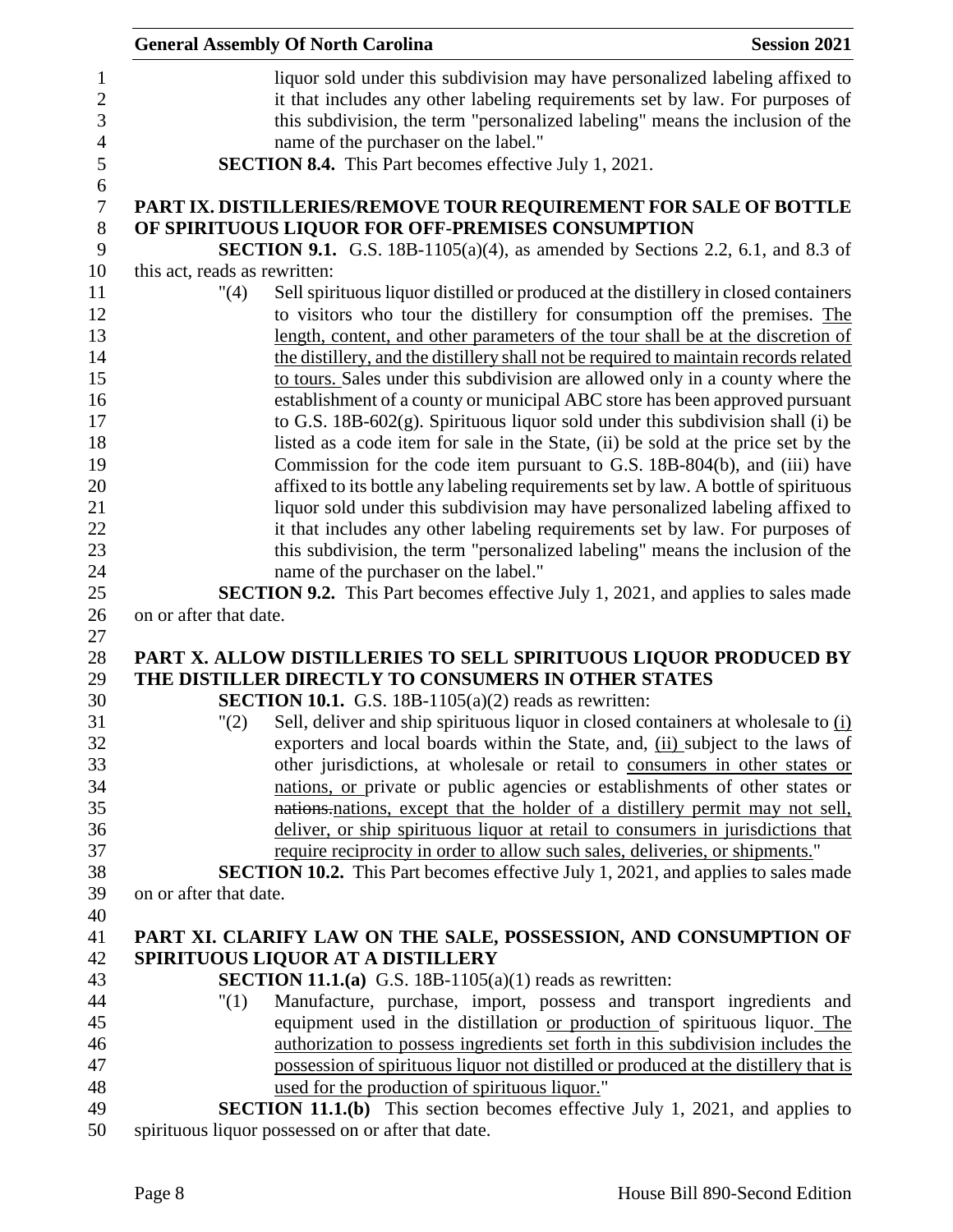|                                | <b>General Assembly Of North Carolina</b>                                                           | <b>Session 2021</b> |
|--------------------------------|-----------------------------------------------------------------------------------------------------|---------------------|
|                                | <b>SECTION 11.2.(a)</b> G.S. 18B-1105(a)(5), as amended by Section 6.2(b) of this act,              |                     |
| reads as rewritten:            |                                                                                                     |                     |
| "(5)                           | Conduct consumer tastings and sell its spirituous liquor in accordance with                         |                     |
|                                | G.S. 18B-1114.7. Consumer tastings authorized under this subdivision may                            |                     |
|                                | be conducted on any part of the licensed premises of the distillery."                               |                     |
|                                | <b>SECTION 11.2.(b)</b> This section becomes effective July 1, 2021, and applies to                 |                     |
|                                | consumer tastings held on or after that date.                                                       |                     |
|                                | <b>SECTION 11.3.(a)</b> G.S. 18B-1105 is amended by adding a new subsection to read:                |                     |
| " $(d)$                        | Control of Location of Sale and Consumption on Premises. – Except as otherwise                      |                     |
|                                | prohibited by federal law or the holder of the distillery permit, an alcoholic beverage authorized  |                     |
|                                | to be sold or consumed under this section may be sold or consumed on any part of the licensed       |                     |
| premises of the distillery."   |                                                                                                     |                     |
|                                | <b>SECTION 11.3.(b)</b> This section becomes effective July 1, 2021, and applies to the             |                     |
|                                | sale and consumption of alcoholic beverages on or after that date.                                  |                     |
|                                |                                                                                                     |                     |
|                                | PART XII. ALLOW ABC AGE VERIFICATION WITH SPECIAL IDENTIFICATION<br><b>CARDS FROM OTHER STATES</b>  |                     |
|                                | <b>SECTION 12.1.(a)</b> Rule. – For purposes of this section and its implementation,                |                     |
|                                | "Identification Rule" means 14B NCAC 15B .0224 (Consumption by Underage Persons).                   |                     |
|                                | <b>SECTION 12.1.(b)</b> Identification Rule. – Until the effective date of the revised              |                     |
|                                | permanent rule that the ABC Commission is required to adopt pursuant to subsection (d) of this      |                     |
|                                | section, the Commission shall implement the Identification Rule as provided in subsection (c) of    |                     |
| this section.                  |                                                                                                     |                     |
|                                | <b>SECTION 12.1.(c)</b> Implementation. $-$ It shall be the duty of the permittee and his           |                     |
|                                | employees to determine the age of any person consuming or possessing alcoholic beverages on         |                     |
|                                | the licensed premises. Acceptable identification for purposes of determining age shall be a drivers |                     |
|                                | license, a special identification card issued by the Division of Motor Vehicles of any state, a     |                     |
|                                | military identification card, or a passport.                                                        |                     |
|                                | <b>SECTION 12.1.(d)</b> Additional Rulemaking Authority. – The Commission shall                     |                     |
|                                | adopt a rule to amend the Identification Rule consistent with subsection (c) of this section.       |                     |
|                                | Notwithstanding G.S. 150B-19(4), the rule adopted by the Commission pursuant to this section        |                     |
|                                | shall be substantively identical to the provisions of subsection (c) of this section. Rules adopted |                     |
|                                | pursuant to this section are not subject to Part 3 of Article 2A of Chapter 150B of the General     |                     |
|                                | Statutes. Rules adopted pursuant to this section shall become effective as provided in              |                     |
|                                | G.S. 150B-21.3(b1), as though 10 or more written objections had been received as provided in        |                     |
| G.S. 150B-21.3(b2).            |                                                                                                     |                     |
|                                | <b>SECTION 12.1.(e)</b> Effective Date. – This section is effective when it becomes law.            |                     |
| this section become effective. | Subsection (c) of this section expires on the date that rules adopted pursuant to subsection (d) of |                     |
|                                |                                                                                                     |                     |
|                                | PART XIII. ALLOW SALE AND DELIVERY OF MORE THAN ONE ALCOHOLIC                                       |                     |
|                                | BEVERAGE DRINK AT COLLEGE OR UNIVERSITY STADIUM, ATHLETIC                                           |                     |
|                                | <b>FACILITY, ARENA, OR SPORTING EVENT</b>                                                           |                     |
|                                | <b>SECTION 13.1.(a)</b> G.S. 18B-1010(b) is repealed.                                               |                     |
|                                | <b>SECTION 13.1.(b)</b> This section becomes effective July 1, 2021, and applies to the             |                     |
|                                | sale and delivery of alcoholic beverages on or after that date.                                     |                     |
|                                |                                                                                                     |                     |
|                                | PART XIV. RULEMAKING, SAVINGS CLAUSE, AND EFFECTIVE DATE                                            |                     |
|                                | <b>SECTION 14.1.</b> The Alcoholic Beverage Control Commission shall adopt rules, or                |                     |
|                                | amend its rules, consistent with the provisions of this act. The Commission may use the procedure   |                     |
|                                | set forth in G.S. 150B-21.1 to adopt or amend any rules as required under this subsection.          |                     |